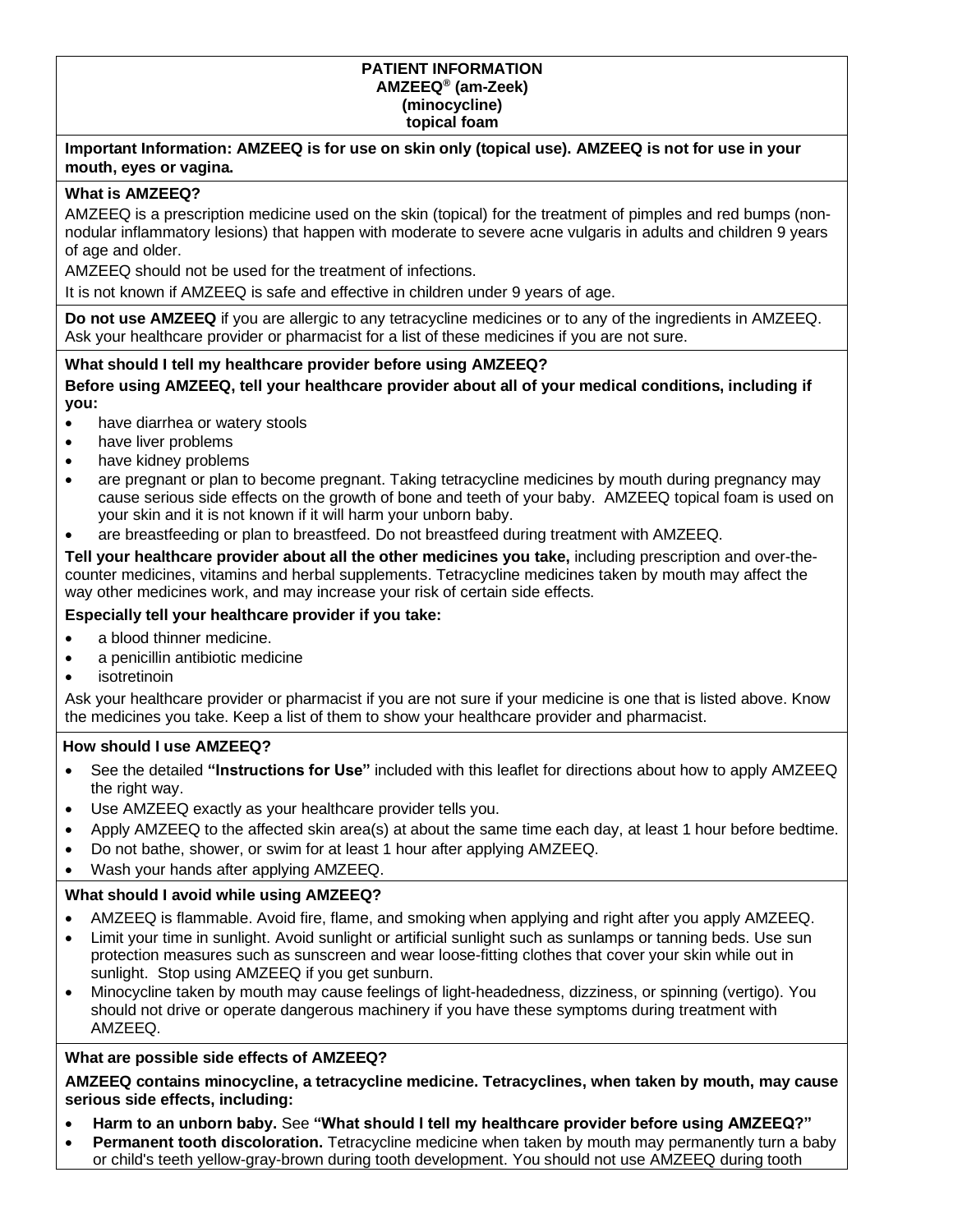development. Tooth development happens in the second and third trimesters of pregnancy, and from birth up to 8 years of age.

- **Slow bone growth.** Tetracycline medicine taken by mouth may slow bone growth in infants and children. Slow bone growth is reversible after stopping treatment.
- **Diarrhea.** Diarrhea can happen with most antibiotics, including minocycline taken by mouth. This diarrhea may be caused by an infection (*Clostridioides difficile)* in your intestines. Call your healthcare provider right away if you get watery or bloody stools while using AMZEEQ.
- **Liver problems.** Minocycline taken by mouth to treat acne can cause serious liver problems that may lead to death. Stop using AMZEEQ and call your healthcare provider right away if you get any of the following signs or symptoms of liver problems:
	- o loss of appetite
	- o tiredness
	- o diarrhea
- o bleeding more easily than normal
- o confusion o sleepiness
- o yellowing of your skin or the white of your eyes (*iaundice*)
- **Central nervous system effects.** See "**What should I avoid while using AMZEEQ?**"
- **Increased pressure in the brain (intracranial hypertension)**. This condition may lead to vision changes and permanent vision loss. You are more likely to get intracranial hypertension if you are a female of childbearing potential and are overweight or have a history of intracranial hypertension. Stop using AMZEEQ and tell your healthcare provider right away if you have blurred vision, double vision, vision loss, or unusual headaches.
- **Immune system reactions including a lupus-like syndrome, hepatitis, and inflammation of blood or lymph vessels (vasculitis)** have happened during treatment with minocycline taken by mouth**.** Call your healthcare provider right away if you get a fever, rash, joint pain, or body weakness.
- **Sensitivity to sunlight (photosensitivity).** See **"What should I avoid while using AMZEEQ?"**
- **Serious skin or allergic reactions** have happened during treatment with minocycline taken by mouth that may affect parts of your body such as your liver, lungs, kidneys and heart. Sometimes these can lead to death. Stop using AMZEEQ and go to the nearest hospital emergency room right away if you have any of the following signs or symptoms:
	- o skin rash, hives, sores in your mouth, or your skin blisters and peels
	- o swelling of your face, eyes, lips, tongue, or throat
	- $\circ$  trouble swallowing or breathing
	- o blood in your urine
	- $\circ$  fever, yellowing of the skin or the whites of your eyes (jaundice), dark colored urine
	- $\circ$  pain on the right side of the stomach area (abdominal pain)
	- o chest pain or abnormal heartbeats
	- o swelling in your legs, ankles, and feet
- **Discoloration (hyperpigmentation).** Minocycline taken by mouth may cause darkening of your skin, scars, teeth, or gums.

# **The most common side effect of AMZEEQ is** headache.

Your healthcare provider may stop your treatment with AMZEEQ if you develop certain side effects. These are not all the possible side effects with AMZEEQ.

Call your doctor for medical advice about side effects. You may report side effects to FDA at 1-800-FDA-1088.

# **How should I store AMZEEQ?**

- Store AMZEEQ at room temperature below 77°F (25°C) for 90 days.
- Do not store AMZEEQ in the refrigerator.
- Do not puncture or burn the AMZEEQ can.
- Do not expose to heat or temperatures above 120ºF (49ºC)

# **Keep AMZEEQ and all medicines out of the reach of children.**

# **General information about the safe and effective use of AMZEEQ.**

Medicines are sometimes prescribed for purposes other than those listed in a Patient Information leaflet. Do not use AMZEEQ for a condition for which it was not prescribed. Do not give AMZEEQ to other people, even if they have the same symptoms you have. It may harm them. You can ask your healthcare provider or pharmacist for information about AMZEEQ that is written for health professionals.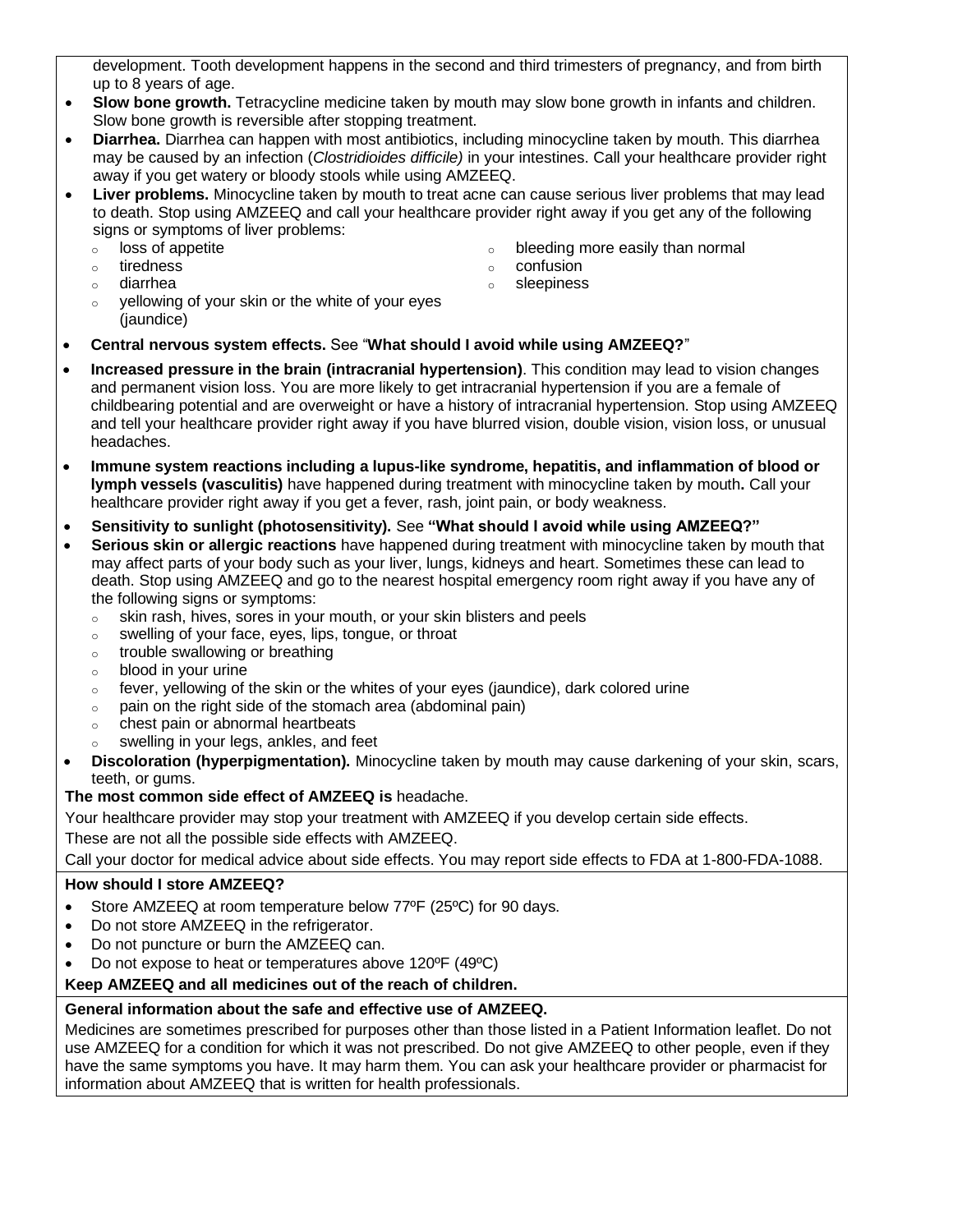# **What are the ingredients in AMZEEQ?**

### **Active ingredient:** minocycline

**Inactive ingredients:** soybean oil, coconut oil, light mineral oil, cyclomethicone, cetostearyl alcohol, stearic acid, myristyl alcohol, hydrogenated castor oil, white wax (beeswax), stearyl alcohol, docosanol and propellant (butane + isobutane + propane).

Manufactured by: ASM Aerosol-Service AG, Mohlin, Switzerland Manufactured for: Journey Medical Corporation, Scottsdale, AZ 85258 Product of Portugal or Switzerland

AMZ-P02-R00

AMZEEQ is a registered trademark of Journey Medical Corporation All other trademarks are the properties of their respective owners. Copyright © 2022, Journey Medical Corporation. All rights reserved.

For more information, go to www.AMZEEQ.com or call Journey Medical Corporation at 1-855-531-1859.

This Patient Information has been approved by the U.S. Food and Drug Administration. In the U.S. The U.S. Food and Drug Administration.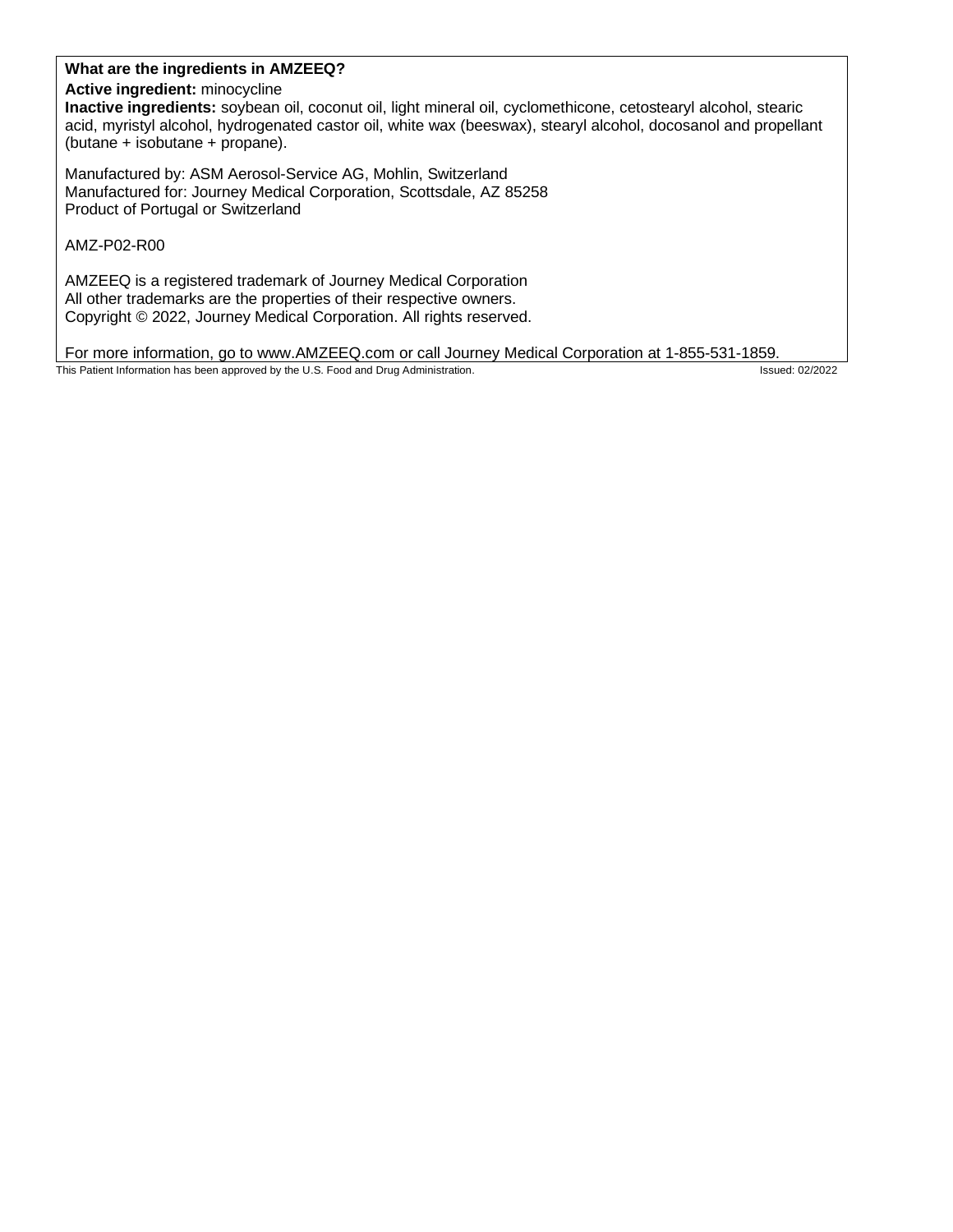#### **INSTRUCTIONS FOR USE AMZEEQ® (am-Zeek) (minocycline) topical foam**

**Important Information:** AMZEEQ is for use on skin only (topical use). AMZEEQ is not for use in your mouth, eyes or vagina.

Read this Instructions for Use before you start using AMZEEQ and each time you get a refill. There may be new information. This information does not take the place of talking with your healthcare provider about your medical condition or treatment. Use AMZEEQ exactly as your healthcare provider tells you.

#### **Before applying AMZEEQ:**

- Allow the AMZEEQ can to warm to room temperature before first use.
- Wash your face gently with mild cleanser, rinse with water, and pat your skin dry.